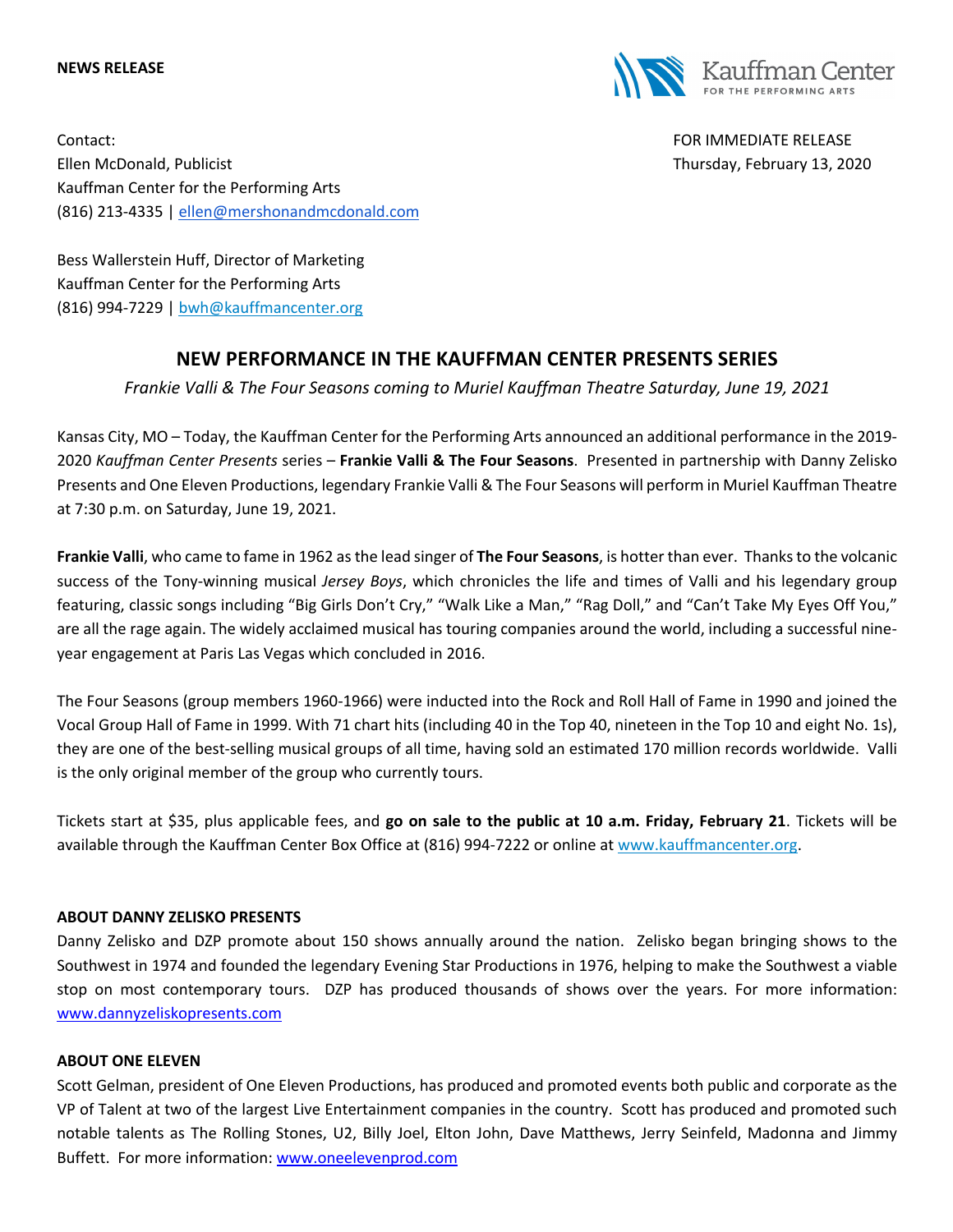## *KAUFFMAN CENTER PRESENTS* **SERIES SCHEDULE\***

The *Kauffman Center Presents* series features extraordinary and diverse artists from a variety of musical genres and performance styles. Access to approved media photos of *Kauffman Center Presents* artists.

# **2019-2020** *Kauffman Center Presents* **events (includes rescheduled date\*\*):**

- Tuesday, February 18, 2020 *National Geographic Live*: From Summit to Sea 7:30 p.m., Muriel Kauffman Theatre
- Wednesday, March 4, 2020 Cameron Carpenter with Buster Keaton's *The General* featuring live organ accompaniment – 7 p.m., Helzberg Hall
- Tuesday, March 10, 2020 *National Geographic Live*: Pursuit of the Black Panther 7:30 p.m., Muriel Kauffman Theatre
- Tuesday, May 26, 2020 *National Geographic Live*: Where the Wild Things Live 7:30 p.m., Muriel Kauffman Theatre
- Tuesday, June 9 and Wednesday, June 10, 2020 *National Geographic Live*: JANE in Concert 7:30 p.m., Muriel Kauffman Theatre
- Tuesday, June 16, 2020 *National Geographic Live*: *Spinosaurus*: Lost Giant of the Cretaceous 7:30 p.m., Muriel Kauffman Theatre\*\*
- Friday, August 21, 2020 Martina McBride 7:00p.m., Muriel Kauffman Theatre\*\*
- Tuesday, November 17, 2020 Champions of Magic 7:30 p.m., Muriel Kauffman Theatre\*\*
- Sunday, January 17, 2021 An Intimate Evening with David Foster: Hitman Tour Featuring Special Guest Katharine McPhee – 7:30 p.m., Muriel Kauffman Theatre\*\*
- Wednesday, April 7, 2021 Daniel Tiger's Neighborhood: Neighborhood Day 6:30 p.m., Muriel Kauffman Theatre\*\*
- Saturday, June 19, 2021 Frankie Valli & The Four Seasons 7:30p.m., Muriel Kauffman Theatre\*\*

# **10th Anniversary Season 2020-2021 Kauffman Center Presents events:**

- Monday, August 3, 2020 The Beach Boys 7:30p.m., Muriel Kauffman Theatre
- Tuesday October 6, 2020 Black Violin: Impossible Tour 2020 7:30p.m., Muriel Kauffman Theatre

\*Events announced to date. Additional performances will be announced throughout the 2019-2020 season. Updates are available at www.kauffmancenter.org/events-tickets/kauffman-center-presents/.

### **ABOUT THE KAUFFMAN CENTER FOR THE PERFORMING ARTS**

The Kauffman Center for the Performing Arts – a major not-for-profit center for music, opera, theater and dance designed by Moshe Safdie – opened in 2011. Serving as a cultural cornerstone for Kansas City and the region, the Kauffman Center delivers extraordinary and diverse performing arts experiences. Honored as one of the World's 15 Most Beautiful Concert Halls, the Kauffman Center attracts some of the world's most renowned performers and entertainers.

Through educational outreach programs and community enrichment, the Kauffman Center supports Kansas City as a cultural destination. More information on the Kauffman Center for the Performing Arts is available at kauffmancenter.org.